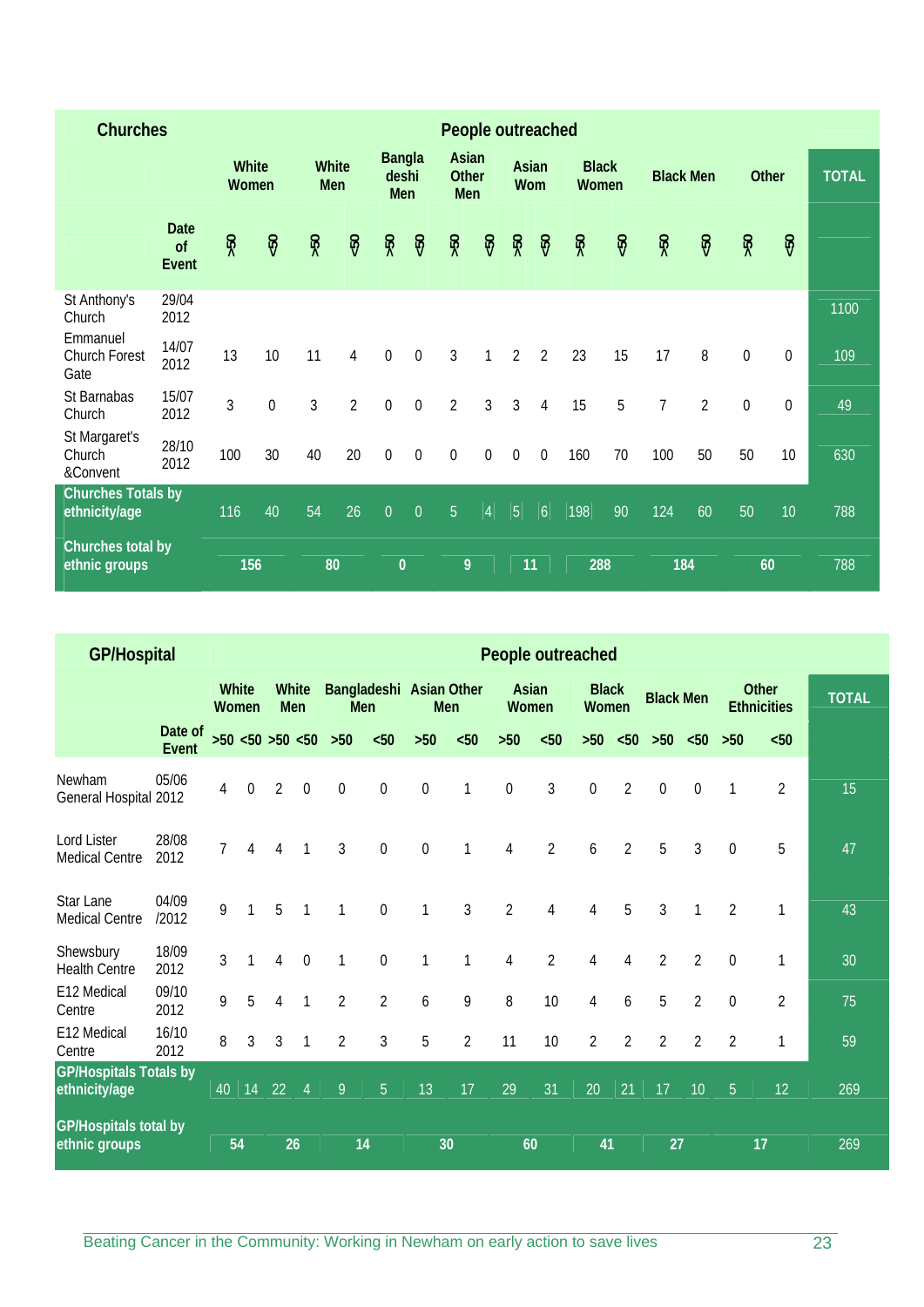| <b>Schools</b>                                                       |               |                  |                  |                  |                     |                  |                         |                  | People outreached |                  |                  |                  |                       |                  |                  |                  |                  |                 |  |
|----------------------------------------------------------------------|---------------|------------------|------------------|------------------|---------------------|------------------|-------------------------|------------------|-------------------|------------------|------------------|------------------|-----------------------|------------------|------------------|------------------|------------------|-----------------|--|
|                                                                      |               | White<br>Women   |                  |                  | <b>White</b><br>Men | Men              | Bangladeshi Asian Other |                  | Men               | Asian<br>Women   |                  |                  | <b>Black</b><br>Women | <b>Black Men</b> |                  |                  | Other            | <b>TOTAL</b>    |  |
|                                                                      | Date          | 50 <sub>5</sub>  | $-50$            | 55 <sub>2</sub>  | $\overline{50}$     | 50 <sub>5</sub>  | $-50$                   | 50 <sub>5</sub>  | $-50$             | 50 <sub>5</sub>  | $-50$            | 50 <sub>5</sub>  | $-50$                 | 50 <sub>5</sub>  | $\overline{50}$  | 50 <sub>5</sub>  | $-50$            |                 |  |
| Newham<br>College of<br>Further<br>Education<br>teachers<br>training | 16/05<br>2012 | $\mathbf{1}$     | $\boldsymbol{0}$ | $\boldsymbol{0}$ | $\boldsymbol{0}$    | $\boldsymbol{0}$ | $\boldsymbol{0}$        | $\boldsymbol{0}$ | $\mathbf 0$       | 5                | 3                | 9                | $\overline{2}$        | $\overline{2}$   | $\boldsymbol{0}$ | $\mathbf 0$      | $\boldsymbol{0}$ | 22              |  |
| Newham<br>College East<br>Ham                                        | 21/06<br>2012 | $\overline{2}$   | 11               | $\mathfrak{Z}$   | $\sqrt{4}$          | $\sqrt{2}$       | $\boldsymbol{0}$        | $\boldsymbol{0}$ | 5                 | 8                | 8                | $\boldsymbol{0}$ | 1                     | $\overline{2}$   | $\boldsymbol{0}$ | $\overline{3}$   | 9                | 58              |  |
| Rokeby<br>School                                                     | 28/06<br>2012 | 9                | 5                | $\boldsymbol{0}$ | 1                   | $\overline{7}$   | $\overline{2}$          | 6                | 6                 | 1                | $\overline{2}$   | 13               | $\overline{4}$        | 5                | 1                | 1                | $\overline{2}$   | 65              |  |
| Rokeby<br>School                                                     | 30/06<br>2012 | $\boldsymbol{0}$ | $\boldsymbol{0}$ | $\boldsymbol{0}$ | $\boldsymbol{0}$    | $\boldsymbol{0}$ | $\boldsymbol{0}$        | $\boldsymbol{0}$ | $\boldsymbol{0}$  | 3                | $\boldsymbol{0}$ | 6                | $\boldsymbol{0}$      | $\boldsymbol{0}$ | $\boldsymbol{0}$ | $\mathbf{1}$     | $\boldsymbol{0}$ | 10 <sup>°</sup> |  |
| Little Ilford<br>School<br>Summer Fete                               | 30/06<br>2012 | 5                | 12               | 6                | $\overline{2}$      | $\mathbf 0$      | 1                       | 8                | 9                 | 10               | 20               | 6                | 10                    | 1                | $\overline{2}$   | $\overline{2}$   | $\overline{2}$   | 96              |  |
| Rokeby<br>School                                                     | 04/07<br>2012 | $\boldsymbol{0}$ | $\boldsymbol{0}$ | $\boldsymbol{0}$ | $\boldsymbol{0}$    | $\boldsymbol{0}$ | $\boldsymbol{0}$        | $\boldsymbol{0}$ | $\boldsymbol{0}$  | $\boldsymbol{0}$ | $\boldsymbol{0}$ | $\boldsymbol{0}$ | $\boldsymbol{0}$      | $\boldsymbol{0}$ | $\boldsymbol{0}$ | $\mathbf 0$      | 4                | $\overline{4}$  |  |
| Rokeby<br>School                                                     | 04/07<br>2012 | 17               | 5                | 1                | $\sqrt{4}$          | $\boldsymbol{0}$ | $\boldsymbol{0}$        | $\boldsymbol{0}$ | $\boldsymbol{0}$  | $\mathbf 0$      | $\boldsymbol{0}$ | 16               | 3                     | 1                | 1                | $\mathbf 0$      | $\mathbf 0$      | 48              |  |
| St Angela's<br>parents<br>evening                                    | 05/07<br>2012 | 4                | 11               | 3                | $\mathbf{1}$        | $\boldsymbol{0}$ | $\boldsymbol{0}$        | 1                | $\overline{2}$    | 4                | 4                | 27               | 20                    | 7                | 8                | 8                | 7                | 107             |  |
| Little Ilford<br>School Black<br>History<br>Evening                  | 23/10<br>2012 | 22               | 3                | 10               | $\boldsymbol{0}$    | 6                | $\boldsymbol{0}$        | 5                | $\boldsymbol{0}$  | 23               | $\boldsymbol{0}$ | 25               | $\boldsymbol{0}$      | 15               | $\boldsymbol{0}$ | $\mathbf 0$      | $\boldsymbol{0}$ | 109             |  |
| Plashet<br>School year<br>9's parent's<br>evening                    | 24/10<br>2012 | 8                | $\mathfrak{Z}$   | $\mathfrak{Z}$   | $\boldsymbol{0}$    | $\sqrt{2}$       | $\mathbf{1}$            | $\overline{2}$   | $\overline{2}$    | 19               | 19               | 4                | $\overline{7}$        | $\boldsymbol{0}$ | $\mathbf{1}$     | $\boldsymbol{0}$ | $\mathbf{1}$     | 72              |  |
| St Angela's<br>parents<br>evening                                    | 25/10<br>2012 | $\boldsymbol{6}$ | 12               | $\overline{4}$   | $\boldsymbol{0}$    | $\boldsymbol{0}$ | $\boldsymbol{0}$        | $\mathbf{1}$     | $\boldsymbol{0}$  | $\overline{2}$   | 6                | 33               | 52                    | 17               | $\boldsymbol{6}$ | $\mathfrak{Z}$   | $\overline{2}$   | 144             |  |
| EID Souk<br>community<br>Event<br>(Langdon<br>School)                | 04/11<br>2011 | $\mathbf{1}$     | $\boldsymbol{0}$ | $\boldsymbol{0}$ | $\boldsymbol{0}$    | $\sqrt{2}$       | $\overline{2}$          | $\mathbf{1}$     | 12                | $\overline{2}$   | 23               | $\boldsymbol{0}$ | $\mathbf{1}$          | $\boldsymbol{0}$ | $\mathbf{1}$     | $\boldsymbol{0}$ | $\overline{4}$   | 49              |  |
| Maryland<br>Primary<br>School -<br>Coffee<br>morning                 | 27/11<br>2012 | $\boldsymbol{0}$ | $\overline{7}$   | $\boldsymbol{0}$ | $\boldsymbol{0}$    | $\boldsymbol{0}$ | $\boldsymbol{0}$        | $\boldsymbol{0}$ | $\boldsymbol{0}$  | $\boldsymbol{0}$ | $\overline{4}$   | $\mathbf{1}$     | $\overline{7}$        | $\boldsymbol{0}$ | $\boldsymbol{0}$ | $\mathbf{1}$     | $\boldsymbol{0}$ | 20              |  |
| Ranelagh<br>School<br>(Winter Fair)                                  | 30/11<br>2012 | 9                | 9                | $\mathbf{1}$     | $\mathbf{1}$        | $\sqrt{2}$       | $\boldsymbol{0}$        | 1                | $\mathbf{1}$      | $\overline{2}$   | $\overline{4}$   | 6                | 11                    | $\overline{2}$   | $\mathbf{1}$     | $\overline{2}$   | $\mathbf{1}$     | 53              |  |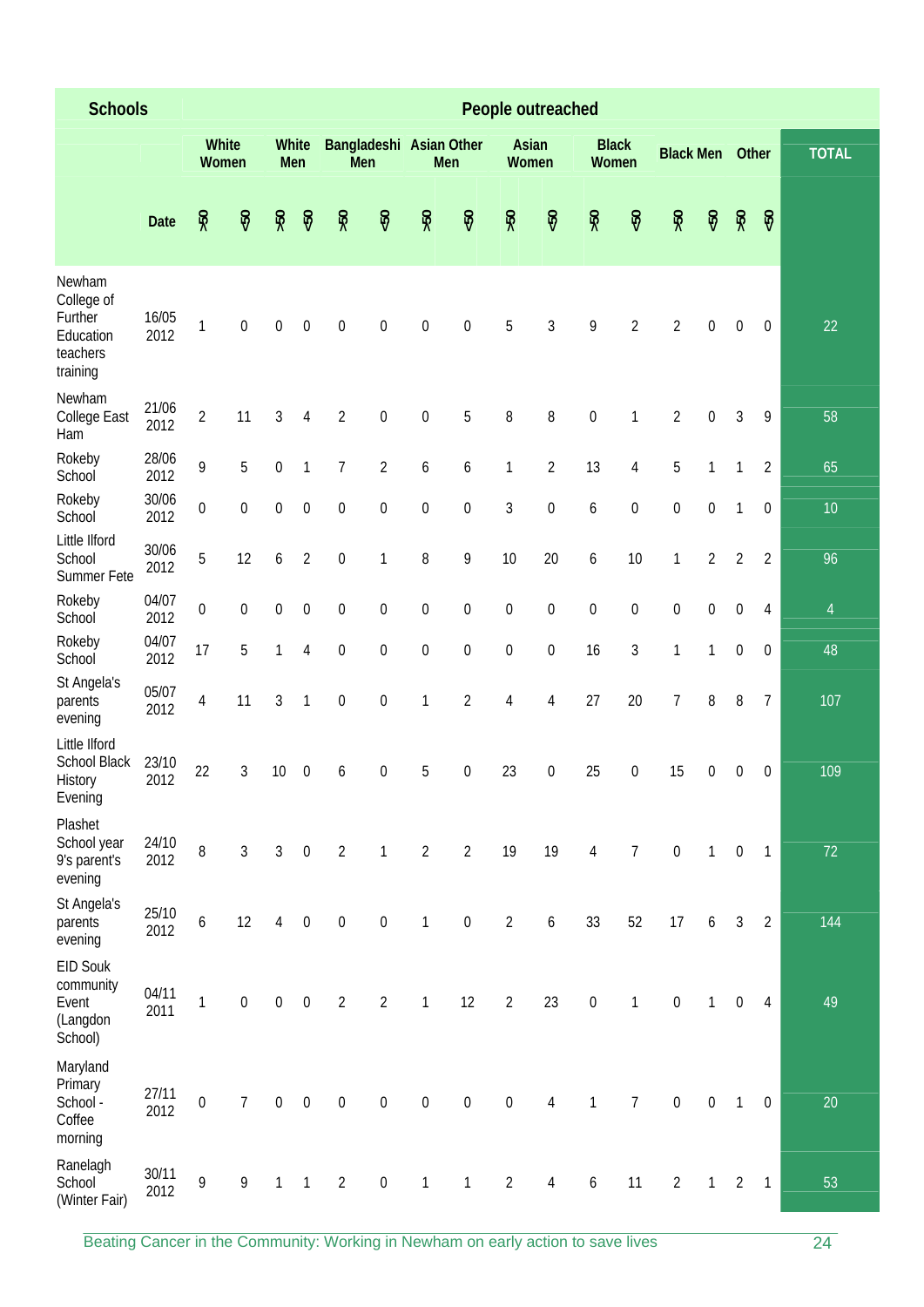| Schools total by<br>ethnic groups                                     |               | 262            |                  | 93               |                | 46             |                  | 106              |                  | 288            |                  | 435            |                | 189              |                  |                  | 116            | 1535 |
|-----------------------------------------------------------------------|---------------|----------------|------------------|------------------|----------------|----------------|------------------|------------------|------------------|----------------|------------------|----------------|----------------|------------------|------------------|------------------|----------------|------|
| <b>Schools Totals by</b><br>ethnicity/age                             |               | 135            | 127              | 63               | 30             | 36             | 10               | 53               | 53               | 150            | 138              | 253            | 182            | 116              | 73               | 56               | 60             | 1535 |
| St Bons<br>Parent's<br>Evening<br>Year 10                             | 25/03<br>2013 | $\overline{4}$ | 14               | $\overline{7}$   | $\overline{2}$ | $\overline{7}$ | $\boldsymbol{0}$ | 9                | 8                | 13             | 16               | 11             | 15             | 15               | 16               | $\overline{2}$   | 8              | 147  |
| St Angelas<br>Evening<br>Year 12                                      | 21/03<br>2013 | 12             | $\overline{2}$   | 8                | $\mathbf 0$    | 5              | $\boldsymbol{0}$ | $\overline{7}$   | 1                | 31             | 5                | 54             | 5              | 27               | 1                | 13               | $\overline{1}$ | 172  |
| Maryland<br>Primary<br>School -<br>Coffee<br>morning                  | 21/03<br>2013 | $\overline{3}$ | $\boldsymbol{0}$ | $\mathbf 0$      | $\mathbf 0$    | $\overline{0}$ | $\boldsymbol{0}$ | $\boldsymbol{0}$ | $\mathbf 0$      | $\overline{2}$ | $\mathbf 0$      | 3              | $\mathbf 0$    | $\mathbf 0$      | $\boldsymbol{0}$ | 4                | $\mathbf 0$    | 12   |
| St.Luke's<br><b>CEVA</b><br>Primary<br>School -<br>Annual<br>Roadshow | 25/01<br>2013 | 6              | $\mathbf{1}$     | $\mathbf 0$      | $\mathbf{1}$   | $\mathbf 0$    | $\boldsymbol{0}$ | $\boldsymbol{0}$ | $\boldsymbol{0}$ | $\mathbf 0$    | 1                | 4              | 9              | $\boldsymbol{0}$ | 8                | $\mathbf 0$      | $\overline{4}$ | 34   |
| St Bons<br>Parent's<br>Evening<br>Year 9                              | 10/12<br>2012 | 8              | 19               | 6                | 9              | $\mathbf 0$    | 1                | 12               | $\overline{7}$   | 11             | 12               | 23             | 23             | 18               | 17               | 10               | 13             | 189  |
| Ranelagh<br>School<br>(parent's<br>evening)                           | 05/12<br>2012 | $\overline{2}$ | $\overline{7}$   | $\boldsymbol{0}$ | $\mathbf{1}$   | $\mathbf{1}$   | $\sqrt{2}$       | $\boldsymbol{0}$ | $\boldsymbol{0}$ | $\overline{2}$ | 11               | 5              | 10             | $\mathbf{1}$     | 6                | $\boldsymbol{0}$ | $\overline{0}$ | 48   |
| 10th Annual<br>Tea Dance<br>Little Ilford<br>School                   | 04/12<br>2012 | 16             | 6                | 11               | $\overline{4}$ | $\overline{2}$ | $\mathbf{1}$     | $\boldsymbol{0}$ | $\boldsymbol{0}$ | 12             | $\boldsymbol{0}$ | $\overline{7}$ | $\overline{2}$ | $\overline{3}$   | 4                | 6                | $\overline{2}$ | 76   |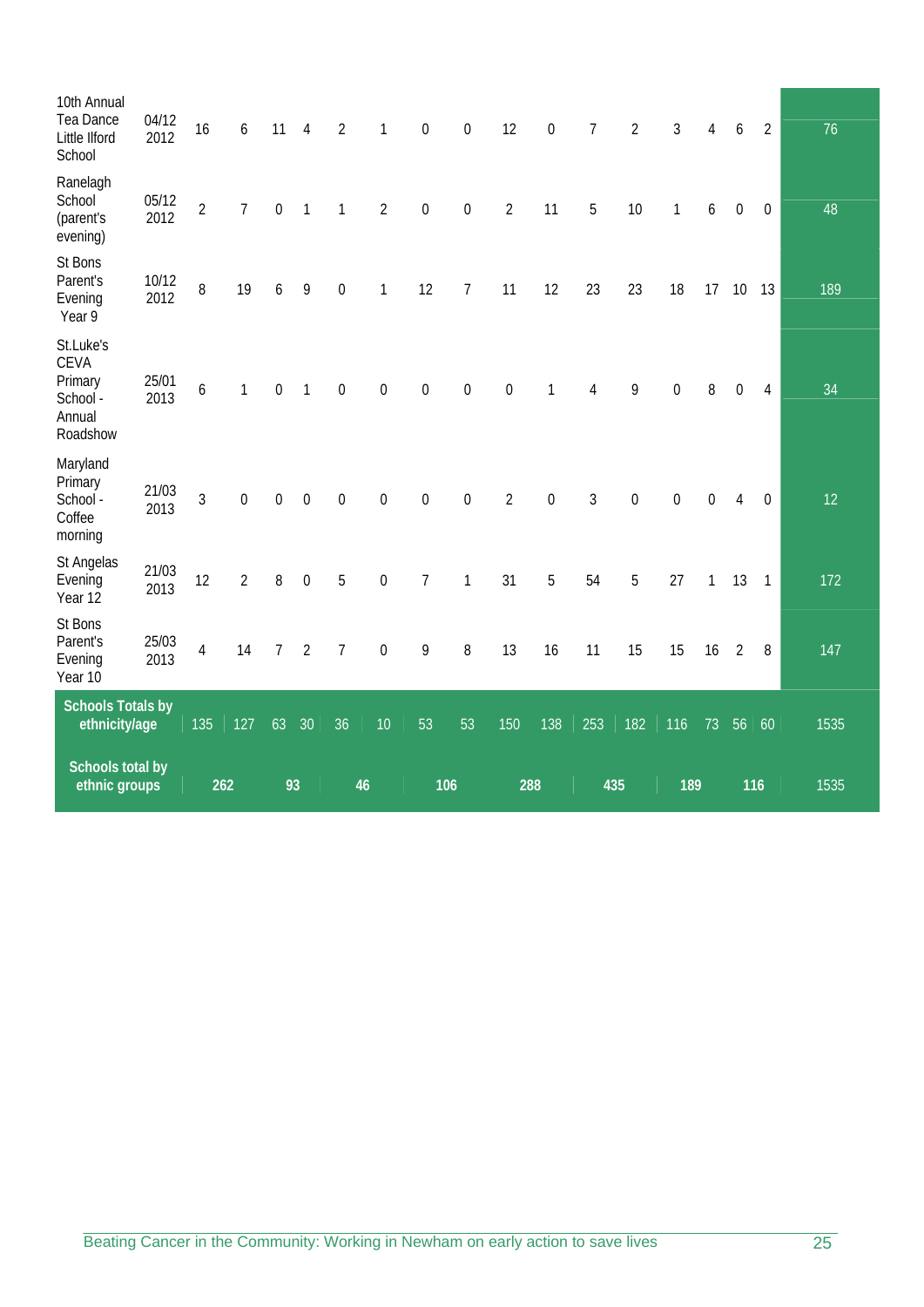| <b>Others</b>                                                 |                  |                |                       |                |                     |                    |                |                |                     |                |                  | People outreached     |                  |                  |                  |                  |                                    |                  |
|---------------------------------------------------------------|------------------|----------------|-----------------------|----------------|---------------------|--------------------|----------------|----------------|---------------------|----------------|------------------|-----------------------|------------------|------------------|------------------|------------------|------------------------------------|------------------|
|                                                               |                  |                | White<br><b>Women</b> |                | <b>White</b><br>Men | Bangladeshi<br>Men |                | Asian          | <b>Other</b><br>Men | Asian<br>Women |                  | <b>Black</b><br>Women |                  |                  | <b>Black Men</b> |                  | <b>Other</b><br><b>Ethnicities</b> | <b>TOTAL</b>     |
|                                                               | Date of<br>Event | $>50$          | $50$                  | $>50$          | $50$                | $>50$              | <50            |                | $>50$ < 50          | $>50$          | $50$             | $>50$                 |                  | $50$ > 50        | $50$             | $>50$            | $50$                               |                  |
| Newham<br>Leisure<br>Centre                                   | 10/03<br>2012    | 8              | 1                     | $\mathbf 0$    | $\boldsymbol{0}$    | 0                  | $\mathbf 0$    | 0              | $\mathbf 0$         | 23             | 4                | 20                    | 10               | 0                | $\mathbf 0$      | $\mathbf 0$      | 0                                  | 66               |
| Westfield<br>Shopping<br>Centre                               | 20/03<br>2012    | 236            | 108                   | 164            | 45                  | 28                 | 26             | 33             | 59                  | 30             | 63               | 70                    | 62               | 56               | 36               | 22               | 31                                 | 1069             |
| <b>Job Centre</b><br>Plus Stratford                           | 28/03<br>2012    | 8              | 5                     | 1              | $\boldsymbol{0}$    | 0                  | $\mathbf 0$    | 0              | $\overline{2}$      | 4              | $\boldsymbol{0}$ | 8                     | 5                | $\mathbf{1}$     | 1                | 5                | 5                                  | 45               |
| Old Stratford<br>Shopping<br>Centre                           | 06/04<br>2012    | 13             | 6                     | 9              | $\mathbf{1}$        | $\theta$           | 3              | 3              | $\mathbf{1}$        | 1              | 8                | 16                    | 9                | 6                | $\overline{2}$   | 3                | 3                                  | 84               |
| Atmore<br>Children's<br>Centre-Staff<br>Training              | 24/04<br>2012    | 3              | $\overline{2}$        | $\mathbf 0$    | $\boldsymbol{0}$    | $\theta$           | 0              | 0              | $\overline{0}$      | $\mathbf 0$    | $\mathbf{1}$     | $\mathbf 0$           | $\mathbf{1}$     | $\boldsymbol{0}$ | 0                | $\boldsymbol{0}$ | 1                                  | $\boldsymbol{8}$ |
| Gala Bingo                                                    | 26/04<br>2012    | 30             | 4                     | 5              | $\mathbf{1}$        | 0                  | $\mathbf 0$    | 0              | $\mathbf 0$         | 0              | $\mathbf 0$      | 7                     | 8                | $\overline{2}$   | 0                | 1                | 0                                  | 58               |
| Spring Food<br>Growing<br>Network                             | 30/04<br>2012    | 4              | 3                     | $\overline{2}$ | $\overline{2}$      | 0                  | $\mathbf 0$    | 0              | $\mathbf 0$         | $\mathbf 0$    | $\boldsymbol{0}$ | 3                     | 1                | 1                | 1                | $\mathbf{1}$     | $\overline{0}$                     | 18               |
| Atmore<br>Children's<br>Centre                                | 08/05<br>2012    | 1              | $\mathbf 0$           | $\mathbf 0$    | $\boldsymbol{0}$    | 0                  | $\mathbf 0$    | $\mathbf 0$    | $\mathbf 0$         | 3              | 11               | $\mathbf 0$           | $\boldsymbol{0}$ | 0                | $\mathbf 0$      | $\boldsymbol{0}$ | $\overline{0}$                     | 15               |
| Atmore<br>Children's<br>Centre                                | 29/05<br>2012    | $\mathbf 0$    | $\overline{2}$        | 0              | $\boldsymbol{0}$    | $\mathbf 0$        | $\mathbf 0$    | $\mathbf 0$    | $\mathbf 0$         | 1              | 11               | $\mathbf 0$           | 1                | 0                | $\mathbf 0$      | $\boldsymbol{0}$ | $\mathbf{0}$                       | 15               |
| Age UK Falls<br>Awareness<br>Week                             | 22/06/<br>012    | 4              | 3                     | 8              | 3                   | $\overline{2}$     | $\mathfrak{Z}$ | 13             | $\overline{2}$      | 9              | 17               | 12                    | 6                | 3                | $\overline{2}$   | $\boldsymbol{0}$ | 3                                  | 90               |
| Plaistow Job<br><b>Centre Plus</b>                            | 27/06<br>2012    | 9              | $\Omega$              | 5              | $\overline{0}$      | 1                  | $\mathbf{1}$   | 0              | 1                   | 3              | 6                | 4                     | 3                | $\overline{2}$   | 3                | $\mathbf{1}$     | $\mathbf 0$                        | 39               |
| Freemasons<br><b>Job Centre</b><br>Plus                       | 10/07<br>2012    | $\overline{0}$ | 8                     | 2              | 2                   |                    |                | 2              | 2                   |                | 3                | 2                     |                  | 3                | 3                | $\overline{0}$   | $\bf{0}$                           | 37               |
| Morrison's<br>supermarket<br>Stratford                        | 05/09<br>2012    | 93             | 13                    | 40             | $\overline{4}$      | 13                 | $\overline{2}$ | 11             | $\overline{4}$      | 39             | 21               | 56                    | $\overline{7}$   | 21               | $\overline{2}$   | 18               | 0                                  | 344              |
| Picture House<br>(Black History<br>Month)                     | 11/10<br>2012    | 15             | 5                     | $\overline{0}$ | $\mathbf 0$         | $\overline{0}$     | $\mathbf 0$    | $\mathbf 0$    | $\overline{0}$      | 3              | $\overline{2}$   | 12                    | 15               | $\boldsymbol{0}$ | $\overline{0}$   | $\mathbf{1}$     | $\mathbf 0$                        | 53               |
| Picture House<br>(Black History<br>Month)                     | 18/10<br>2012    | $\overline{2}$ | $\overline{2}$        | 3              | $\mathbf 0$         | 1                  | $\mathbf 0$    | $\mathbf 0$    | $\mathbf 0$         | $\overline{2}$ | $\boldsymbol{0}$ | 8                     | $\overline{0}$   | $\mathbf{1}$     | $\mathbf 0$      | $\mathbf 0$      | $\mathbf 0$                        | 19               |
| Picture House<br>(Black History<br>Month)                     | 25/10<br>2012    | $\overline{2}$ | $\mathbf{1}$          | $\theta$       | $\mathbf{0}$        | 0                  | $\mathbf 0$    | $\mathbf 0$    | $\overline{0}$      | $\mathbf 0$    | $\boldsymbol{0}$ | 4                     | 8                | $\mathbf{1}$     | 3                | $\overline{0}$   | 0                                  | 19               |
| <b>Boots</b><br>Westfield with<br>Pharmacy<br><b>Students</b> | 22/11<br>2012    | 28             | 3                     | $\overline{4}$ | $\mathbf 0$         | $\overline{0}$     | $\mathbf 0$    | $\mathbf 0$    | $\mathbf 0$         | $\mathbf 0$    | $\mathbf{1}$     | $\overline{4}$        | $\mathbf{1}$     | 3                | 3                | $\overline{2}$   | 1                                  | 50               |
| Stratford Old<br>Shopping<br>Centre with<br><b>CRUK</b>       | 27/11<br>2012    | 8              | $\overline{3}$        | 3              | $\mathbf 0$         | $\theta$           | $\mathbf 0$    | $\overline{2}$ | $\mathbf{1}$        | $\mathbf{1}$   | $\mathbf{1}$     | 5                     | 3                | $\overline{7}$   | 3                | $\mathfrak{Z}$   | 1                                  | 41               |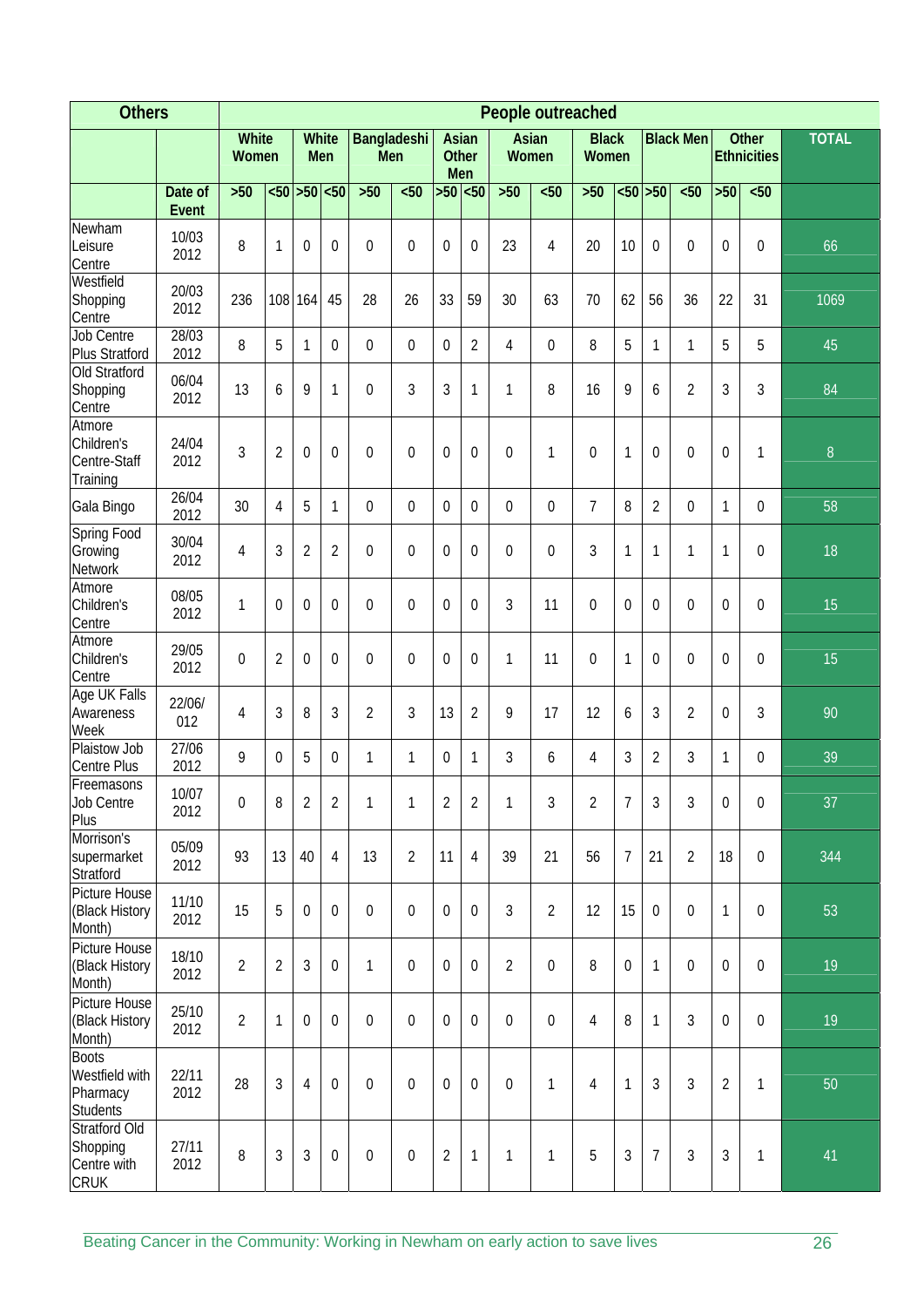| <b>Crossrail Staff</b>                         | 25/01<br>2013 | $\overline{2}$ | 6        | 25             | 4           | 0        | $\Omega$ | $\overline{2}$ | $\Omega$ | $\Omega$ | $\Omega$ | $\theta$ | $\Omega$       | $\Omega$       | $\Omega$       | $\Omega$ | $\Omega$ | 39   |
|------------------------------------------------|---------------|----------------|----------|----------------|-------------|----------|----------|----------------|----------|----------|----------|----------|----------------|----------------|----------------|----------|----------|------|
| East Ham<br>Leisure Centre                     | 19/02<br>2013 | 7              | 1        | 3              | $\Omega$    | $\Omega$ | $\Omega$ | 18             | 20       | 12       | 19       | 15       | $\overline{7}$ | $\mathbf{1}$   | $\overline{2}$ | 4        | 5        | 114  |
| Newham Leisure<br>Centre                       | 21/02<br>2013 | 17             | 9        | $\overline{4}$ | 2           | 0        | $\Omega$ | 33             | 12       | 12       | 19       | 29       | 18             | 12             | 9              | 11       | 13       | 200  |
| East Ham<br>Leisure Centre                     | 21/02<br>2013 | 4              | $\theta$ | $\overline{0}$ |             | $\Omega$ | $\Omega$ | 22             | 17       | 19       | 16       | 4        | $\overline{7}$ | $\overline{4}$ | $\overline{4}$ | 5        | 10       | 113  |
| Newham Leisure<br>Centre                       | 22/02<br>2013 | 22             | 10       | 6              | 6           | 0        | $\Omega$ | 13             | 8        | 18       | 6        | 20       | 29             | 16             | 8              | 17       | 27       | 206  |
| <b>Crossrail Staff</b>                         | 06/03<br>2013 | 14             | 9        | $\theta$       | 4           | 0        | $\Omega$ | $\overline{2}$ | 3        | $\Omega$ | $\Omega$ | $\theta$ | $\theta$       | $\mathfrak{Z}$ | $\overline{2}$ | $\Omega$ |          | 38   |
| <b>Stratford Old</b><br><b>Shopping Centre</b> | 12/03<br>2013 | 71             | 112      | 66             | 127         | 7        | 4        | 13             | 28       | 50       | 60       | 111      | 97             | 107            | 82             | 5        | 15       | 955  |
| Other Places Totals by<br>ethnicity/age        |               | 601            |          |                | 316 350 202 | 53       | 40       | 167            | 160      | 231      | 269      | 410      | 305            | 250            | 166            | 99       | 116      | 3735 |
| <b>Other Places total by</b><br>ethnic groups  |               | 917            |          | 552            |             |          | 93       | 327            |          | 500      |          | 715      |                |                | 416            |          | 215      | 3735 |

|                                              |          |     |                  |      |                    |      |                                  | <b>Total People outreached</b> |                |      |                              |      |                  |      |                             |      |              |
|----------------------------------------------|----------|-----|------------------|------|--------------------|------|----------------------------------|--------------------------------|----------------|------|------------------------------|------|------------------|------|-----------------------------|------|--------------|
| <b>White</b><br><b>Totals</b><br>Women       |          |     | <b>White Men</b> |      | Bangladeshi<br>Men |      | <b>Asian Other</b><br><b>Men</b> |                                | Asian<br>Women |      | <b>Black</b><br><b>Women</b> |      | <b>Black Men</b> |      | Other<br><b>Ethnicities</b> |      | <b>TOTAL</b> |
|                                              | $>50$    | 50< | $>50$            | $50$ | $>50$              | $50$ | $>50$                            | $50$                           | >50            | $50$ | $>50$                        | $50$ | $>50$            | $50$ | $>50$                       | $50$ |              |
| <b>Final Totals</b><br>by ethnicity /<br>age | 1374 862 |     | 707              | 480  | 889                | 272  | 582                              | 473                            | 803            | 854  | 308                          | 954  | 690              | 475  | 333                         | 345  | 11401        |
| Final total by<br>ethnic<br>groups           | 2236     |     | 1187             |      | 1161               |      |                                  | 1055                           | 1657           |      | 2262                         |      |                  | 1165 |                             | 678  | 11401        |

| <b>Total Targeted Groups</b>   | 6686  |
|--------------------------------|-------|
| <b>Total Others</b>            | 4715  |
| <b>Total People Outreached</b> | 11401 |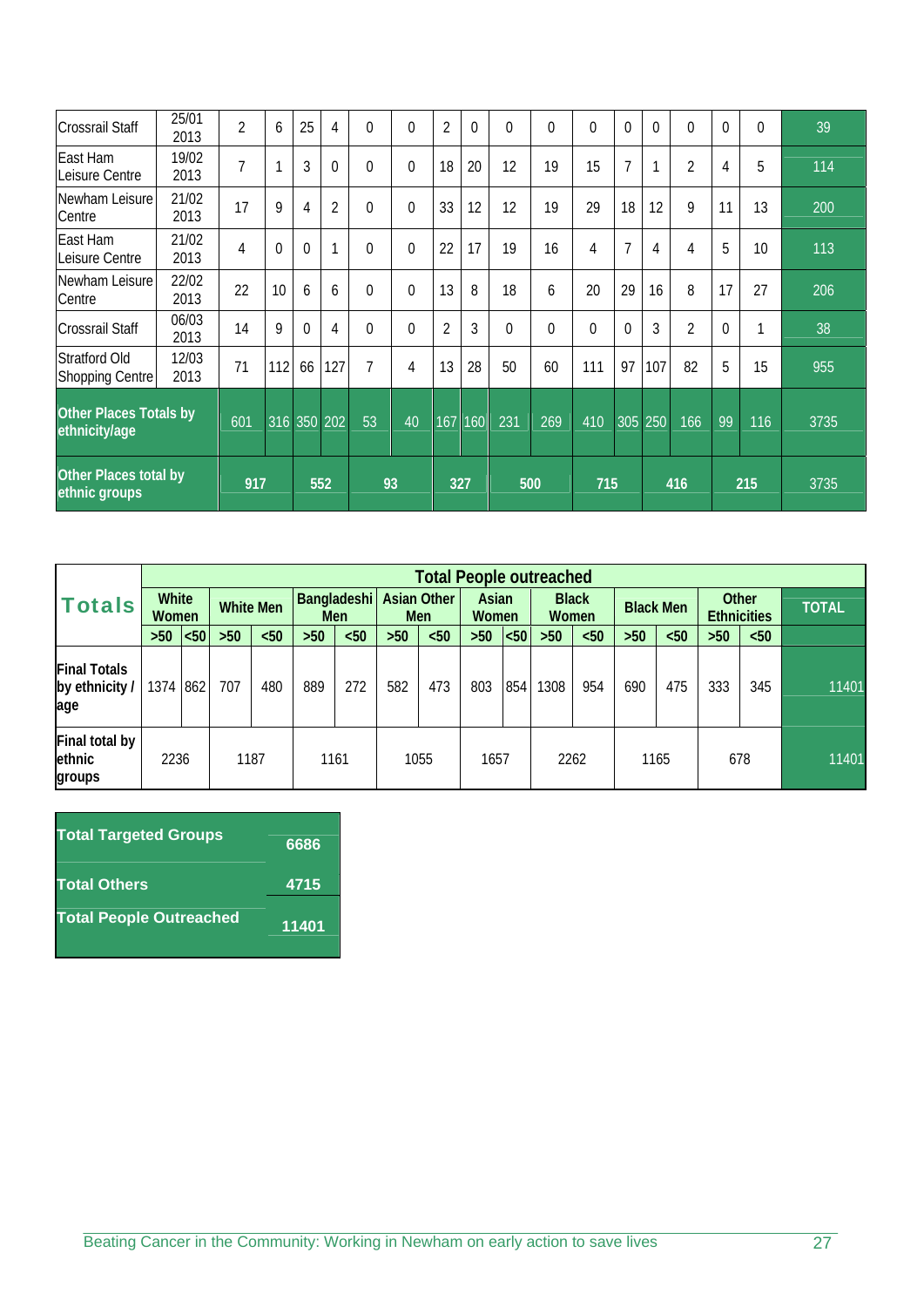## **Information and Resources**

For more information:

**Community Links** 

105 Barking Road London, E16 4HQ Contacts:

Frances Clarke frances.clarke@community-links.org Zoraida Colorado zoraida.colorado@community-links.org Website www.community-links.org

## **Newham Public Health Team**

| Fourth Floor West Wing                                 |                            |
|--------------------------------------------------------|----------------------------|
| Newham Dockside                                        |                            |
| 1000 Dockside Road                                     |                            |
| London E16 2QU                                         |                            |
| Contact:                                               |                            |
| Janet Tucker, Assistant Director                       | janet.tucker@newham.gov.uk |
| Newham Stop Smoking Service: stopsmoking@newham.gov.uk |                            |

| <b>Small c campaign</b>                                 | www.smallc.org            |
|---------------------------------------------------------|---------------------------|
| <b>Detect Cancer Early</b>                              | www.detectcancerearly.org |
| <b>Macmillan Cancer</b>                                 | www.macmillan.org.uk      |
| <b>Shishaware</b>                                       | www.shishaware.org        |
| <b>GASP</b><br>(health education and tobacco resources. | www,gasp.org.uk           |

## **Newham Recorder**

Recorder House 539 High Road Ilford<br>1G1 1UD

www.newhamrecorder.co.uk